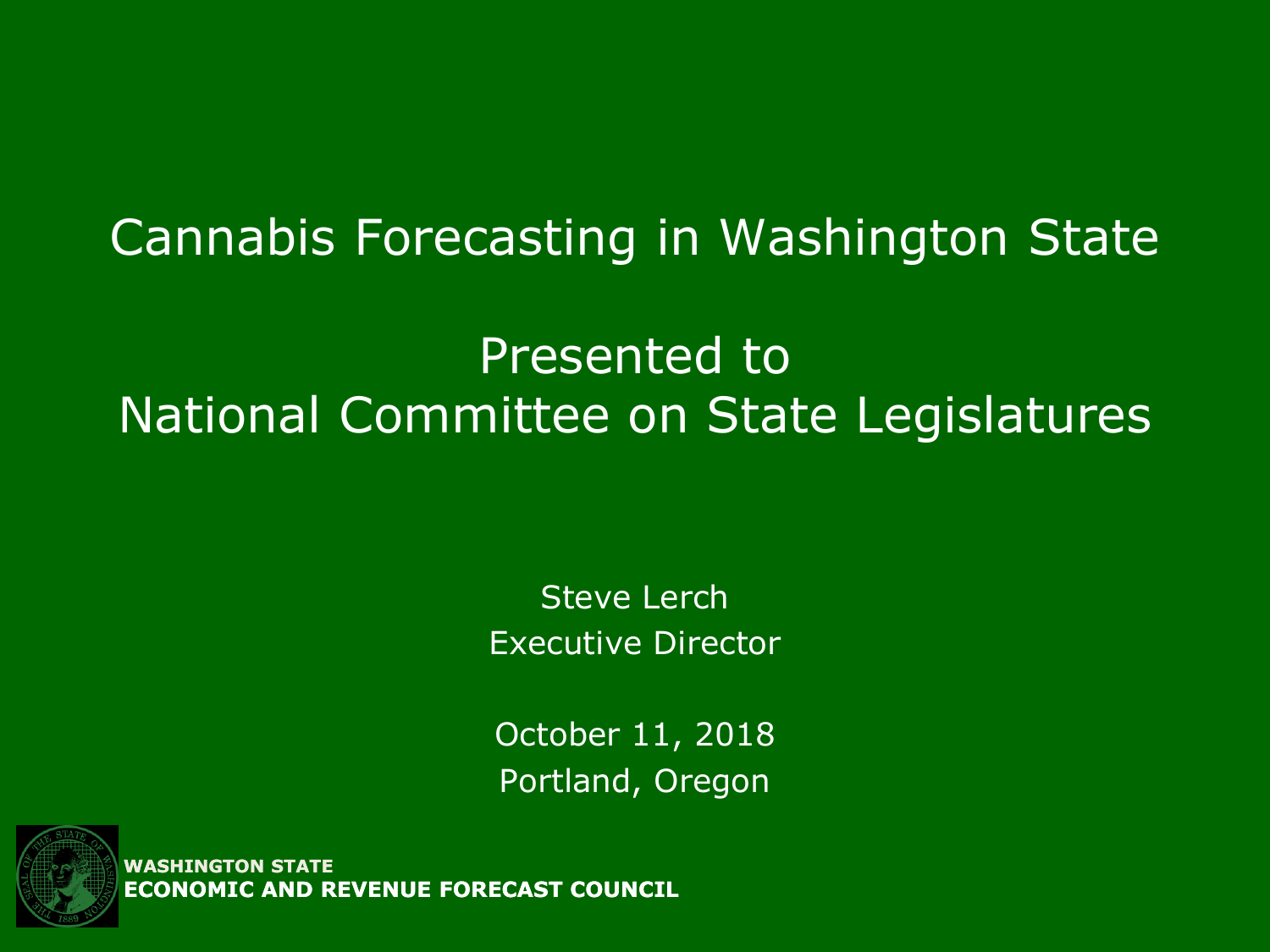

## Timeline

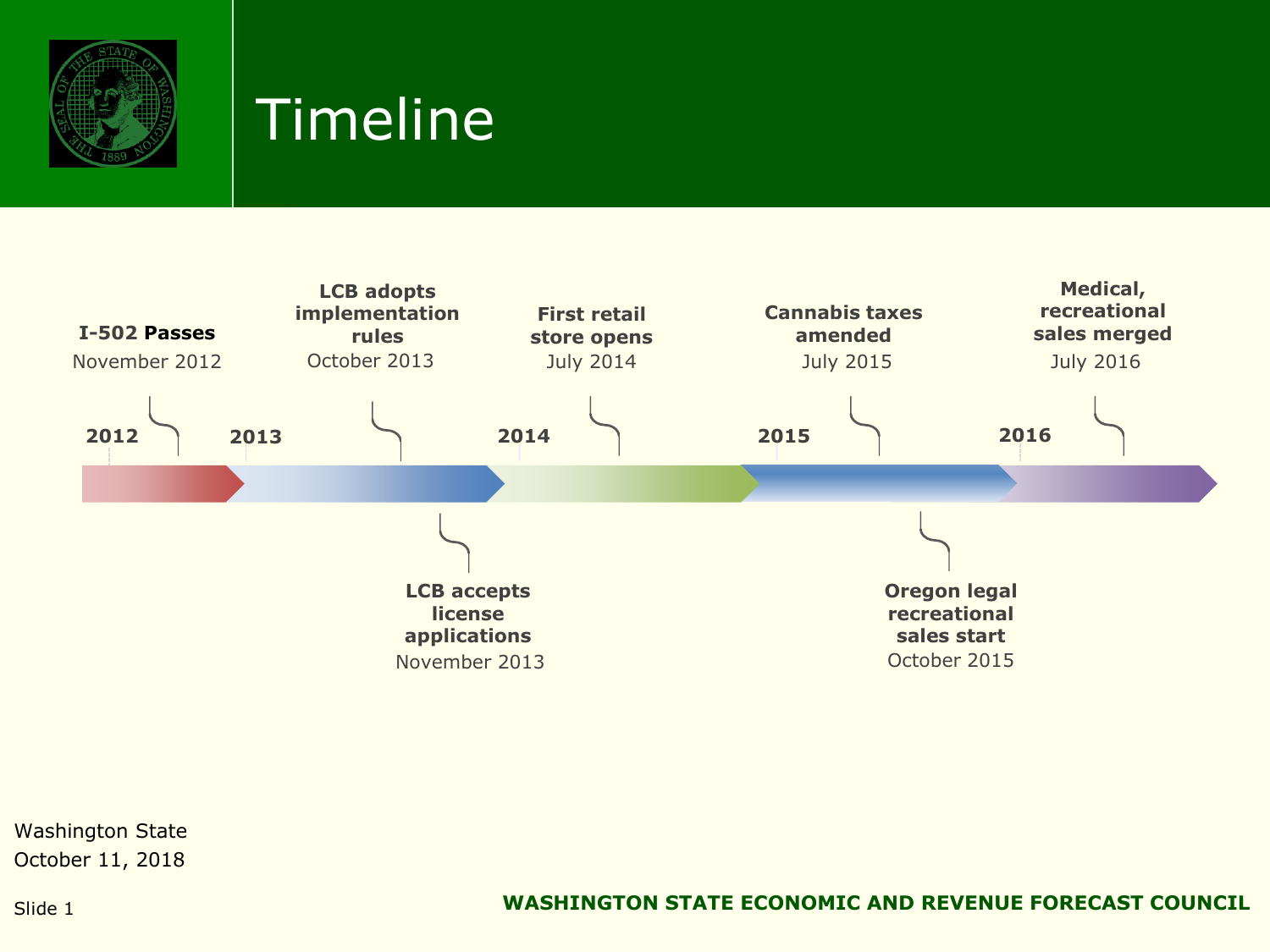

## Cannabis revenue forecasting challenges

- No historic data
- Changing market conditions:
	- **EXECUTE:** Initial lack of supply
	- **Example 1** Growth in number of retail stores
	- **•** Decline in price
	- **EXA** Change in mix of cannabis products available
	- Changing structure of taxes (7/2015)
	- **E** Legalization in Oregon (10/2015)
	- **EX Combining recreational, medical sales** (7/2016)
- Loss of detailed data after October 2017

Washington State October 11, 2018

Source: ERFC, LCB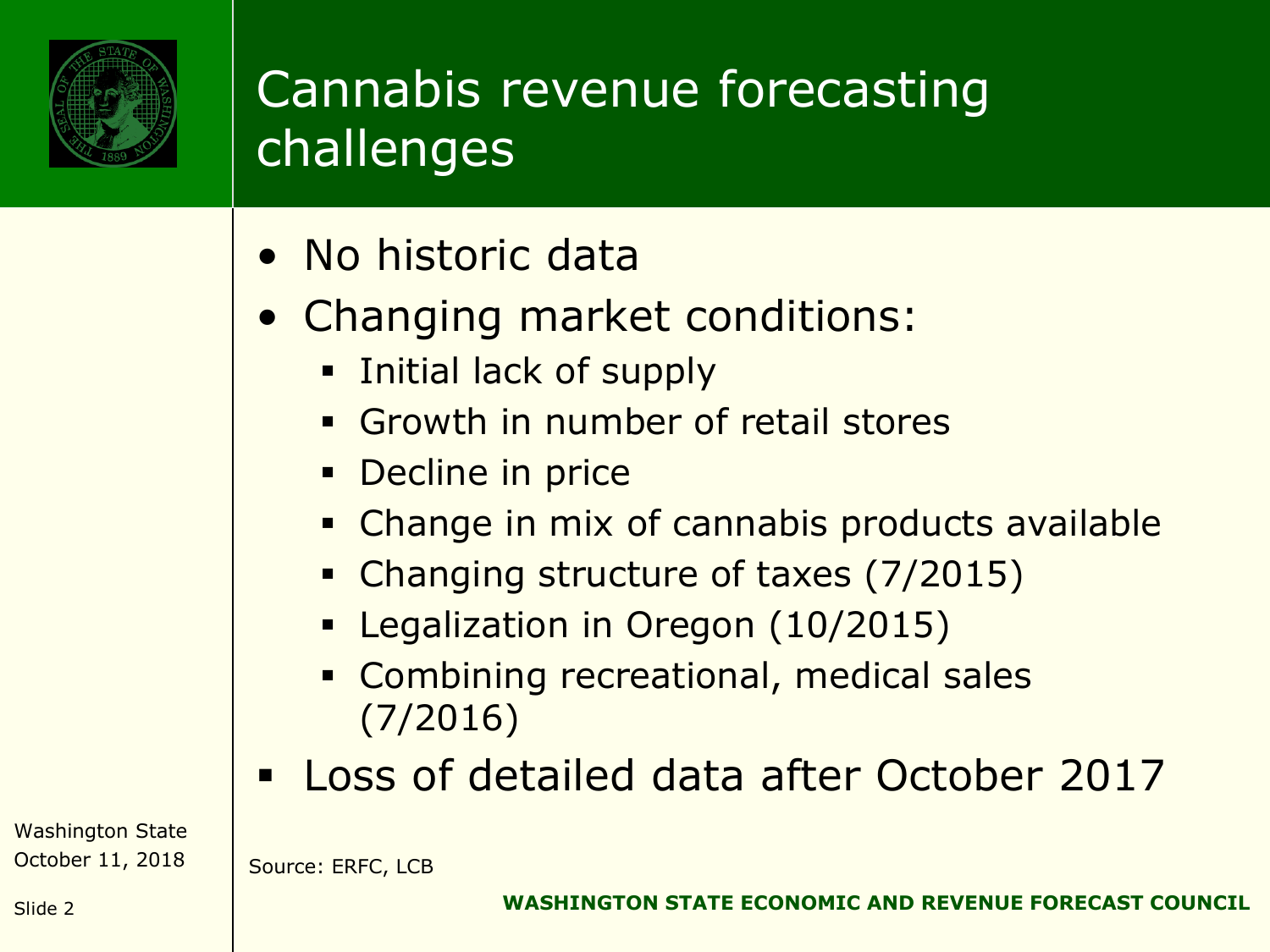

# Initial small number of licensed growers led to lack of supply

- Only 3 producers (growers) licensed in June 2014
- Only 12 producers licensed in July 2014
- Many retail stores closed for days or weeks after initial opening due to lack of supply
- For 18 retail stores open in July 2014, monthly sales ranged from \$6,013 to \$356,786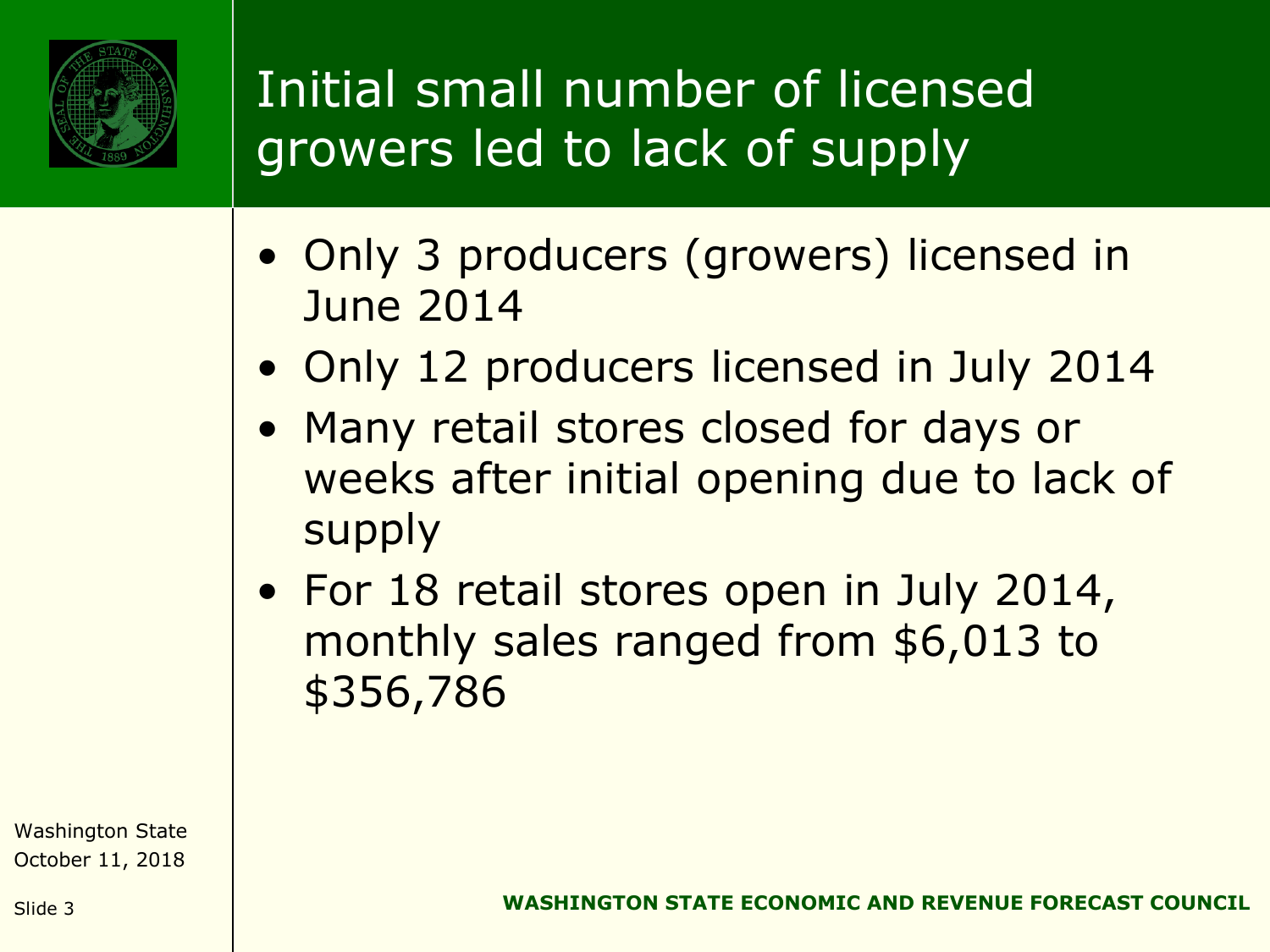

# The number of retail stores has increased from 18 to just over 400

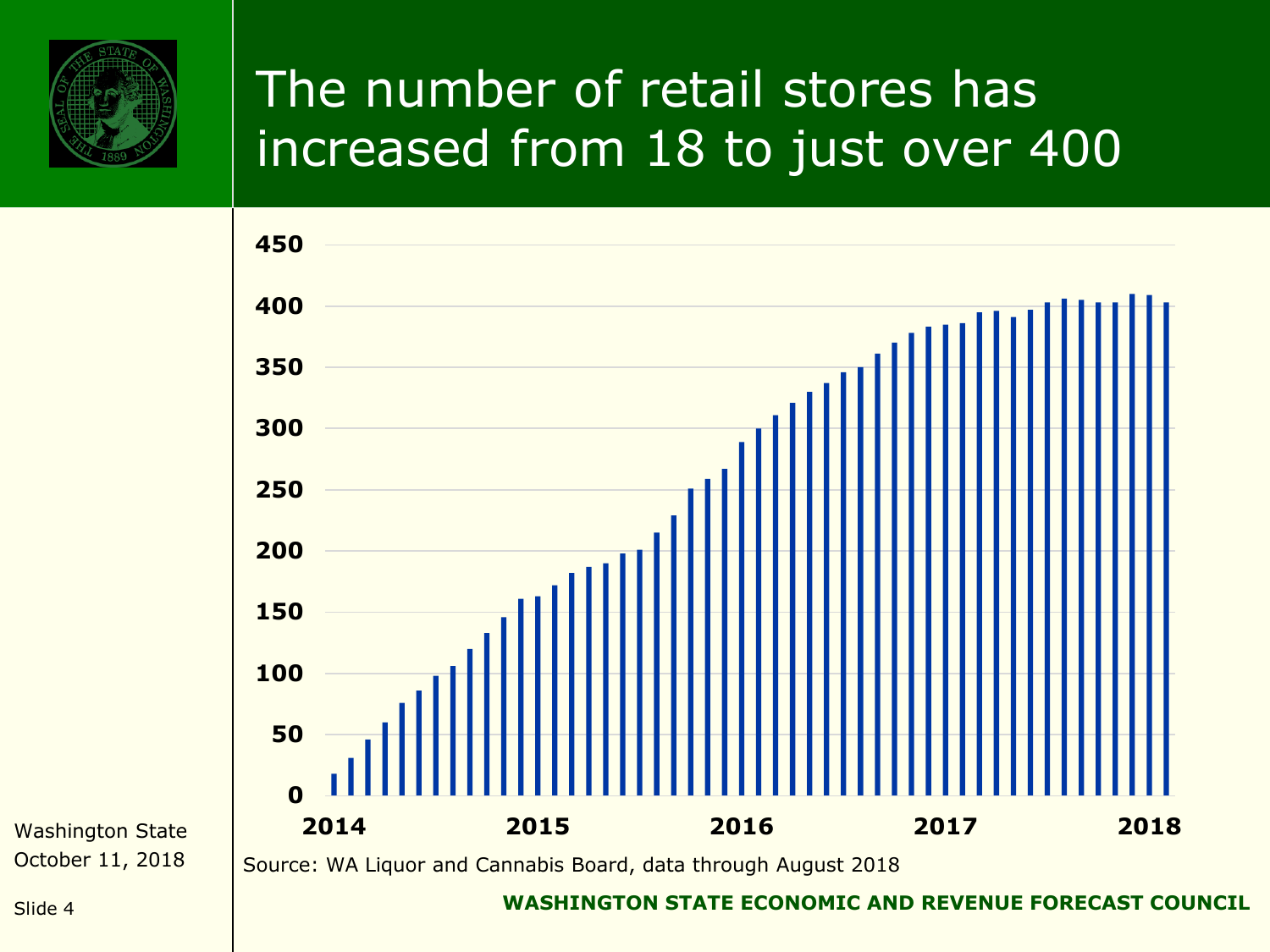

#### The price of cannabis has fallen dramatically

#### **Pre-tax Retail Price of Recreational Cannabis**



Washington State October 11, 2018

Source: WA LCB, ERFC; data through October 2017

Slide 5 **WASHINGTON STATE ECONOMIC AND REVENUE FORECAST COUNCIL**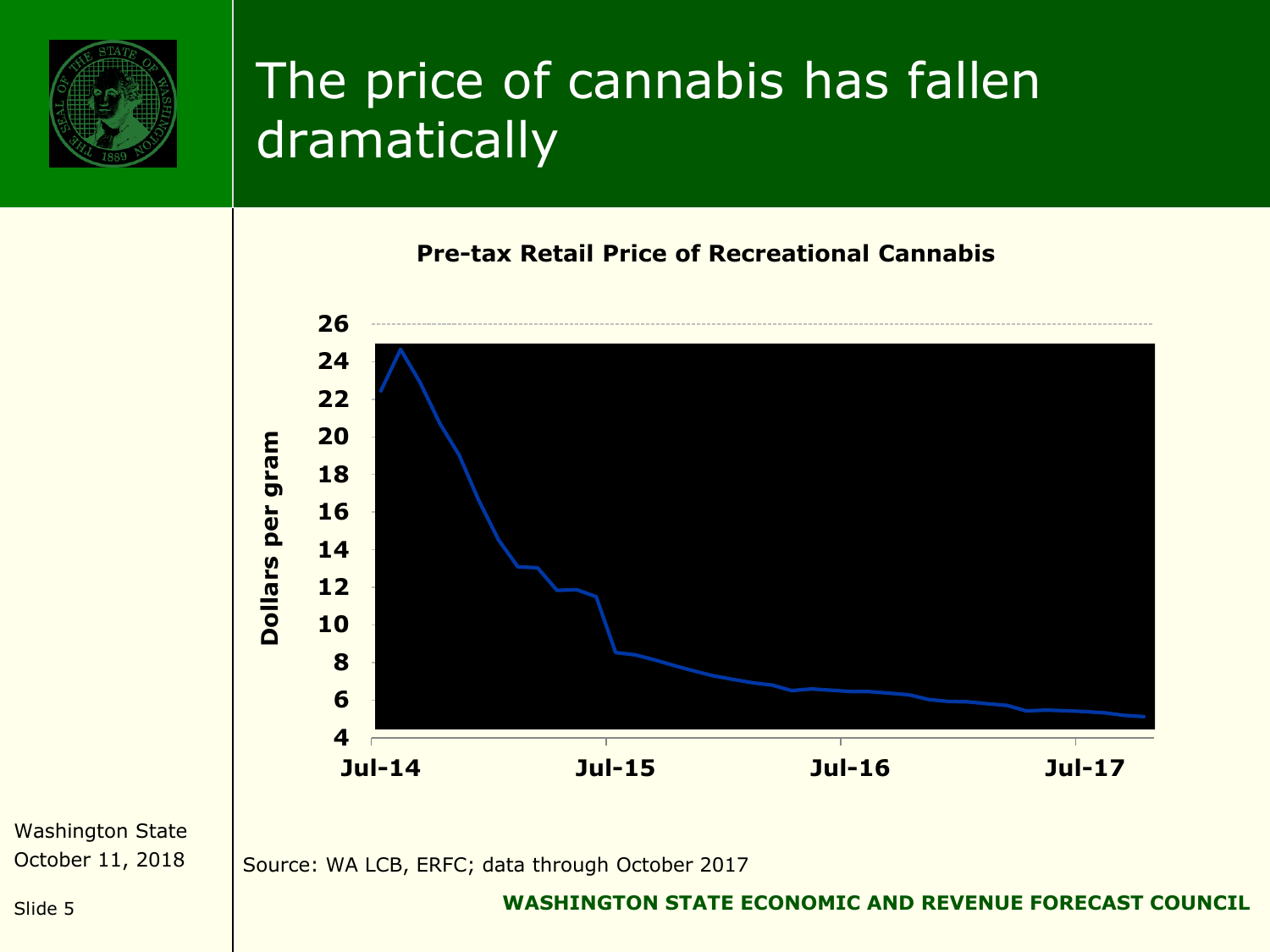

#### Edibles and extracts have become a growing share of retail sales



Washington State October 11, 2018

#### Slide 6 **WASHINGTON STATE ECONOMIC AND REVENUE FORECAST COUNCIL**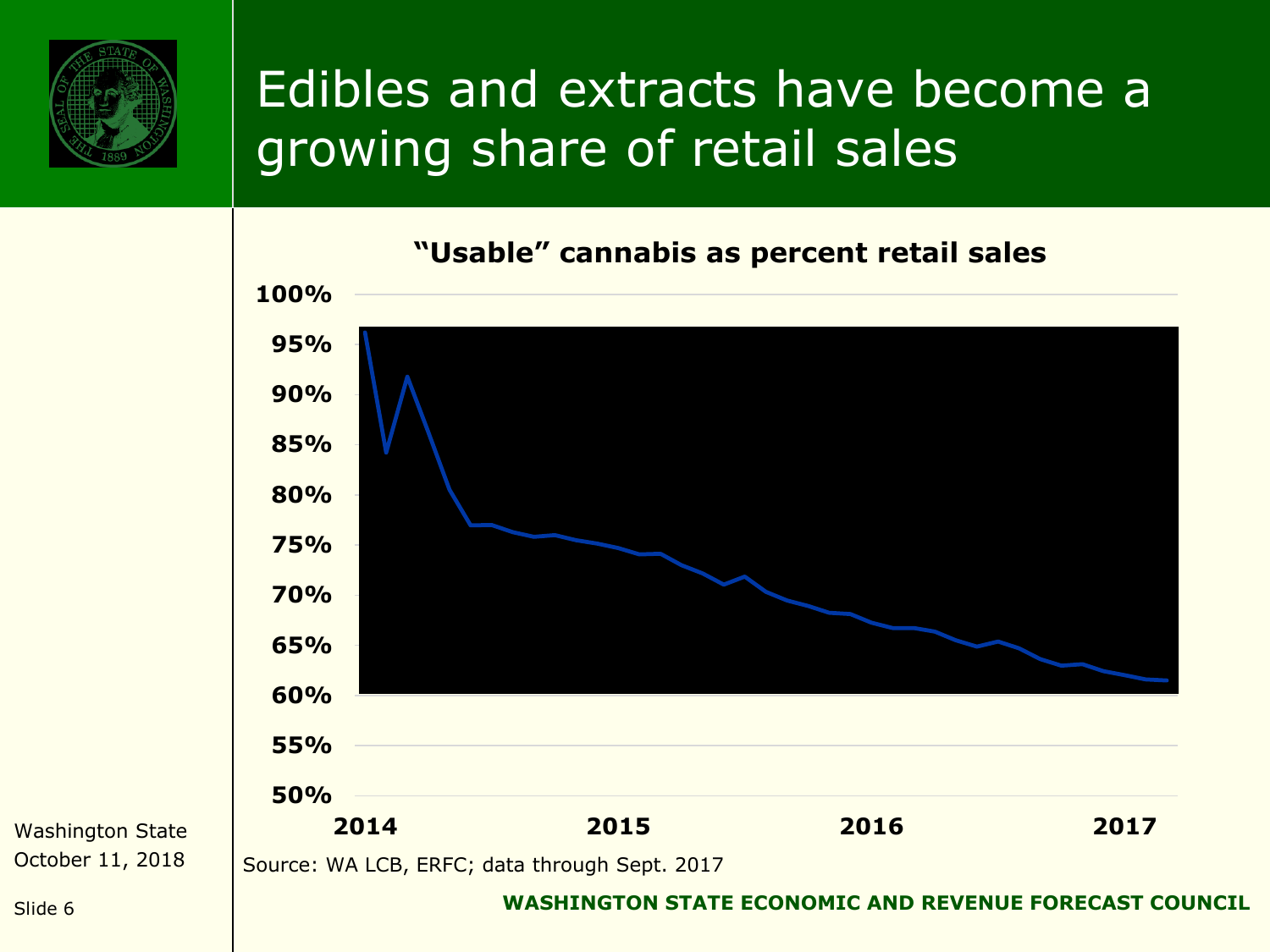

# There are 2,472 infused products approved for sale in WA, such as:

- Zoots Premium Cannabis Infused Lemongrass Nuggets
- Baked Botanicals Marsh "Mellow" Buzzcotti
- Nana's Gluten-Free Raspberry-Almond Bars
- POW BHO Capsules
- Winterlife Spotted Skunk's Strawberry Jam Cookie
- Happy Trails Granola
- Tomato Basil Soup

Source: WA Liquor and Cannabis Board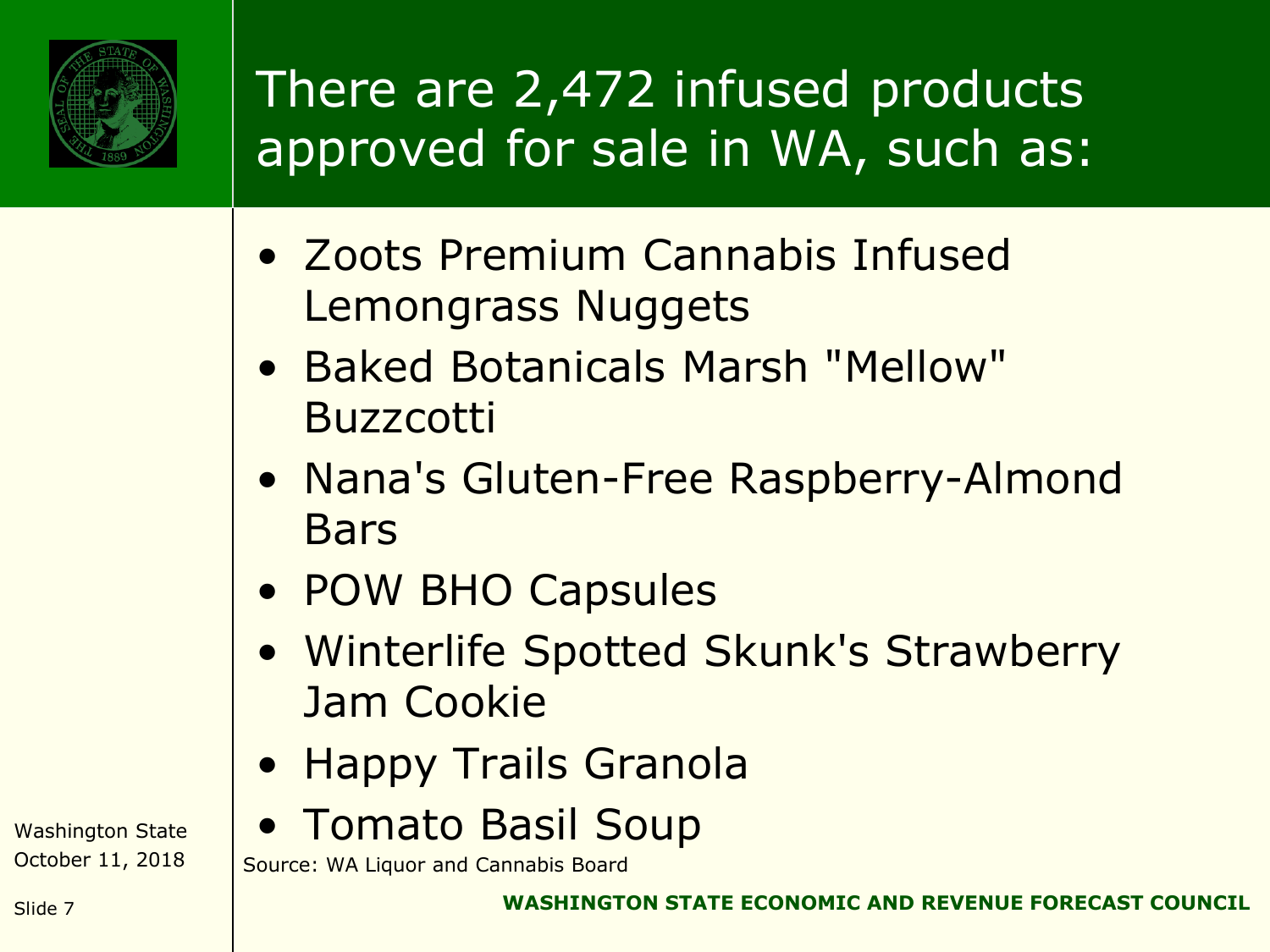

# Cannabis taxes 7/2014 to 7/2015

**Cannabis** businesses are also subject to WA gross receipts tax and retail sales are subject to state and local sales tax

- I-502 called for three tier tax system with taxes paid by cannabis businesses
	- 25% on sales by producers to processors or retailers
	- 25% tax on sales by processors to retailers
	- 25% tax on sales by retailers to consumers
- Cannabis businesses subject to Federal income taxes
	- Cannot treat expenses for illegal activities as deductible business expense
	- Result was that cannabis taxes treated as income for federal tax purposes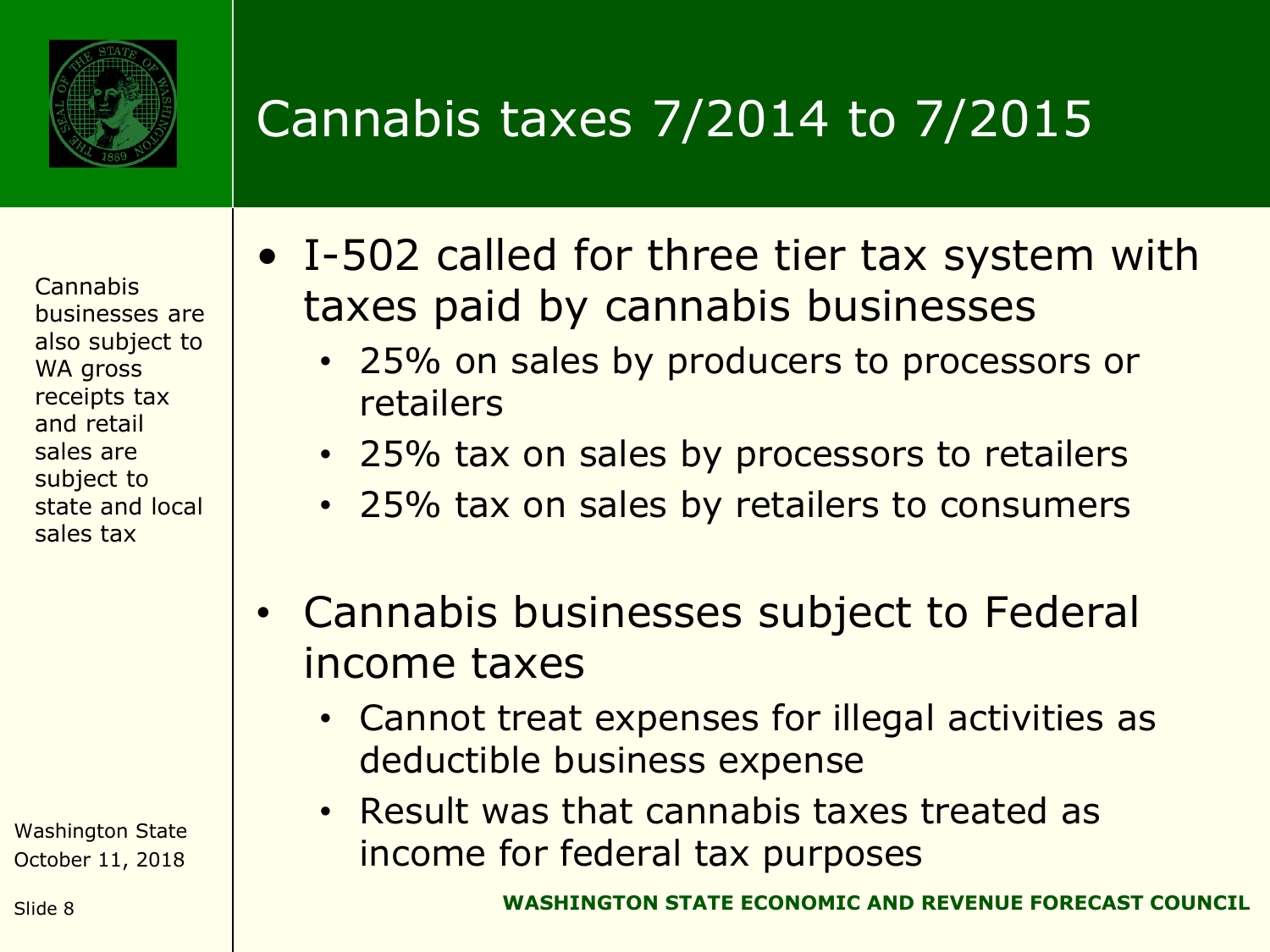

## Cannabis taxes 7/2015 on

State and local sales taxes are imposed on value of sale before the 37% tax is imposed

- Three tier tax system eliminated
- Single 37% sales tax imposed on retail sales only
- Retail cannabis sales continue to be subject to state and local sales taxes
- Cannabis businesses continue to be subject to the state's gross receipts tax
- Because tax imposed on consumer, cannabis tax no longer "income" for Federal tax purposes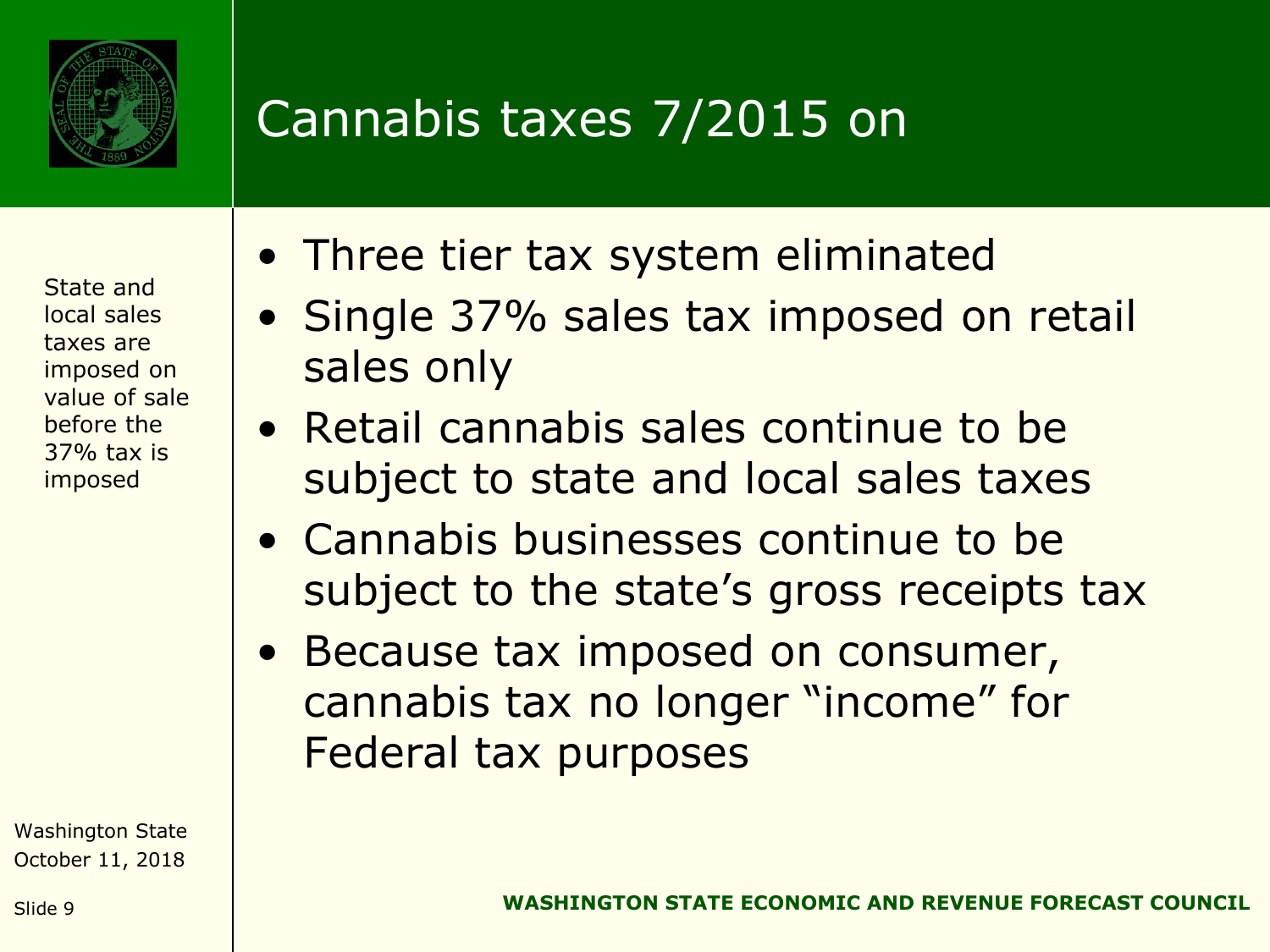

## Oregon legalization may have affected Clark County but statewide sales continued to grow

**Grams of Usable Cannabis**

**0 50 100 150 200 250 300 350 400 450 0.0 0.5 1.0 1.5 2.0 2.5 3.0 3.5 4.0 4.5 Jul-14 Oct-14 Jan-15 Apr-15 Jul-15 Oct-15 Millions Washington (left) Clark County (right)**

Source: WA LCB; data through December 2015

Prior to legal retail sales in Oregon, Clark **County** accounted for 12.8% of total sales by quantity.

In December, Clark County accounted for 7.8% of total sales by quantity.

Washington State October 11, 2018

Slide 10 **WASHINGTON STATE ECONOMIC AND REVENUE FORECAST COUNCIL**

**Thousands**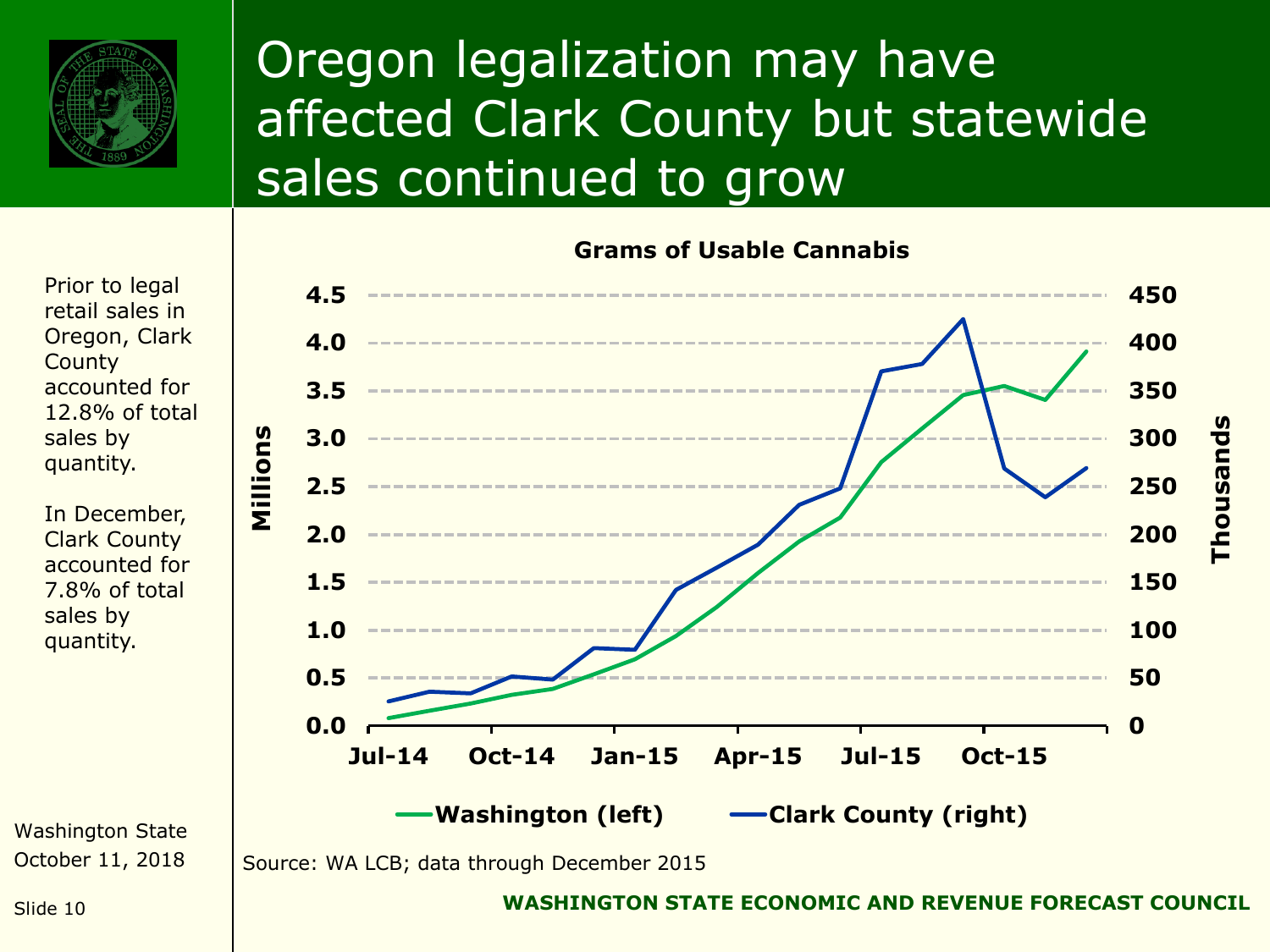

### Starting point – analysis commissioned by Liquor and Cannabis Board

- Base case scenario assumptions:
	- total annual WA cannabis sales of 120 220 metric tons
	- Recreational retail market share  $= 13\%$
	- Medical marijuana share  $= 15\%$
	- Black market and home grow share  $= 72\%$
	- Production price = \$3/gram (pre-tax)
	- Retail price  $=$  \$10/gram (pre-tax)
- Adjusted market share to account for share of population with reasonable access to retail stores

Source: BOTEC Analysis Corporation, "How much revenue could the cannabis tax generate under different scenarios?," June 2013

Slide 11 **WASHINGTON STATE ECONOMIC AND REVENUE FORECAST COUNCIL**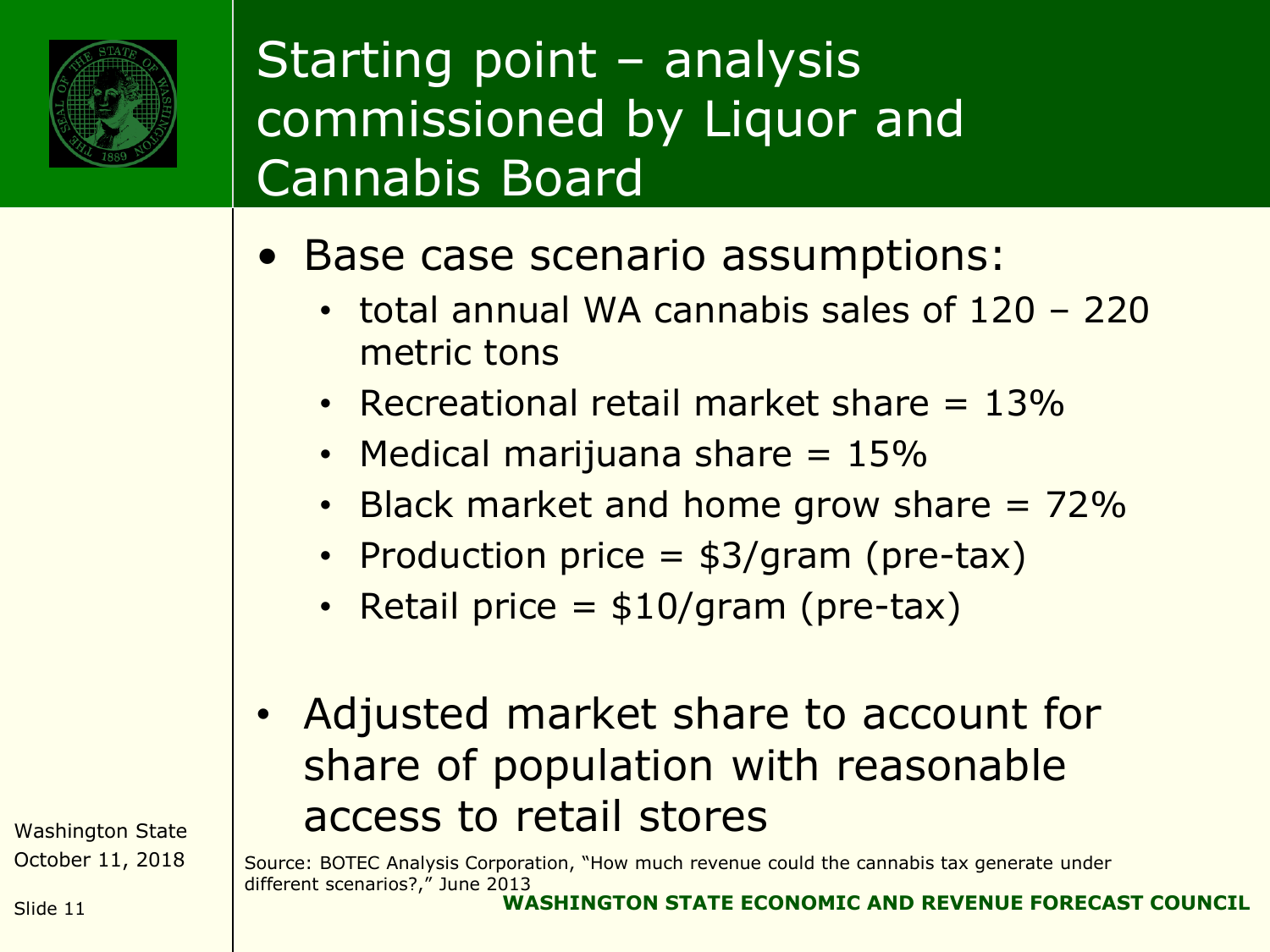

## Intermediate point – price and quantity trend analysis

- With several months of data, used trends in per gram price and in quantity sold to forecast price and quantity
- Since July 2015, forecast revenue = forecast price X forecast quantity X .37
- With loss of tracking/data system, forced to back into price and quantity from total sales
	- New tracking system expected to go live late this year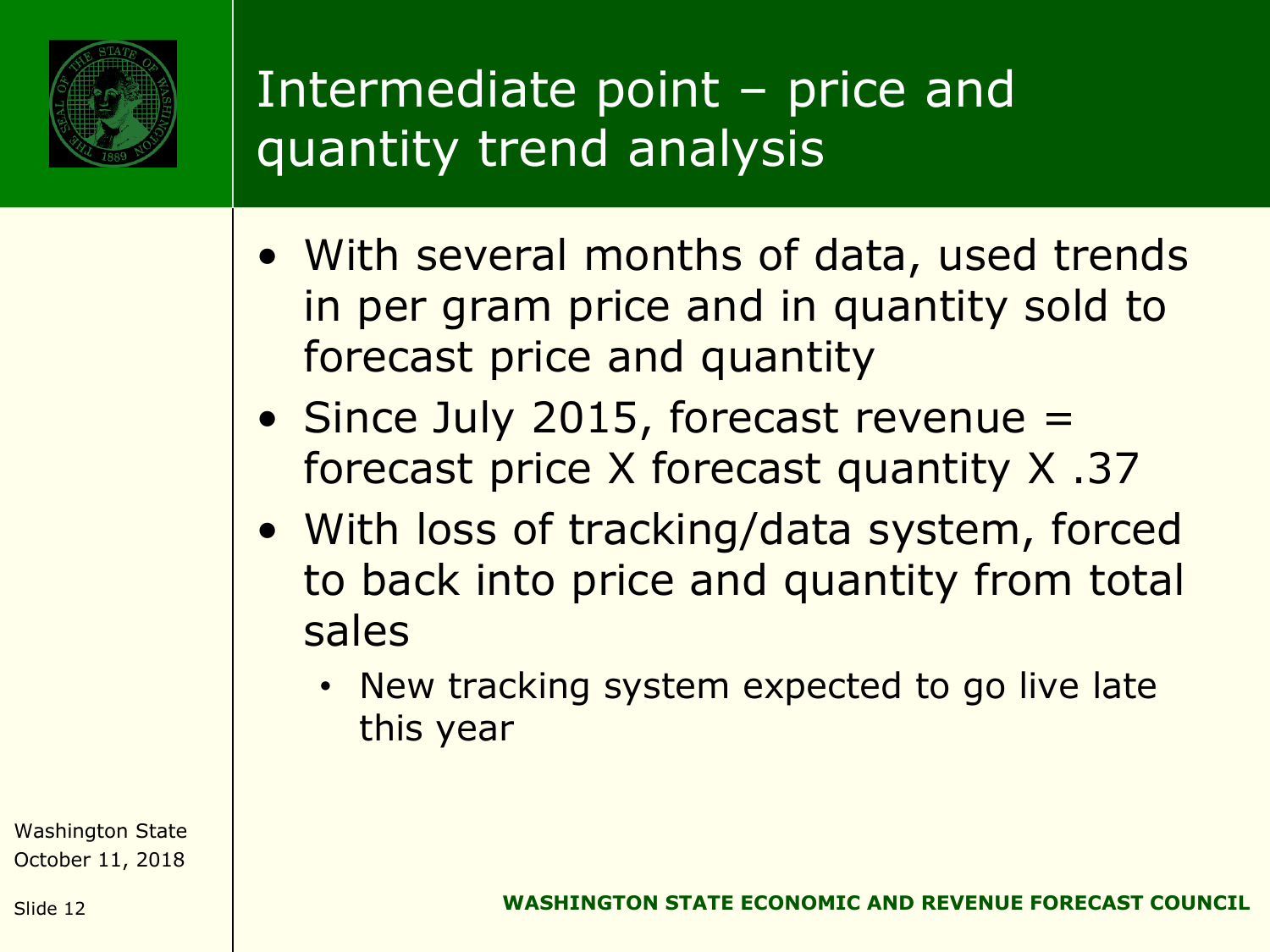

# Cannabis forecast "model"

- Now: trend analysis
	- Assume growth in quantity sold will trend towards population growth rate
		- Requires black market share of sales reaches steady state
	- Assume growth in price will trend towards inflation rate
		- Requires price changes due to greater competition, productivity reach steady state
- Future: develop price and quantity models, estimate seasonal factors

Washington State October 11, 2018

Source: ERFC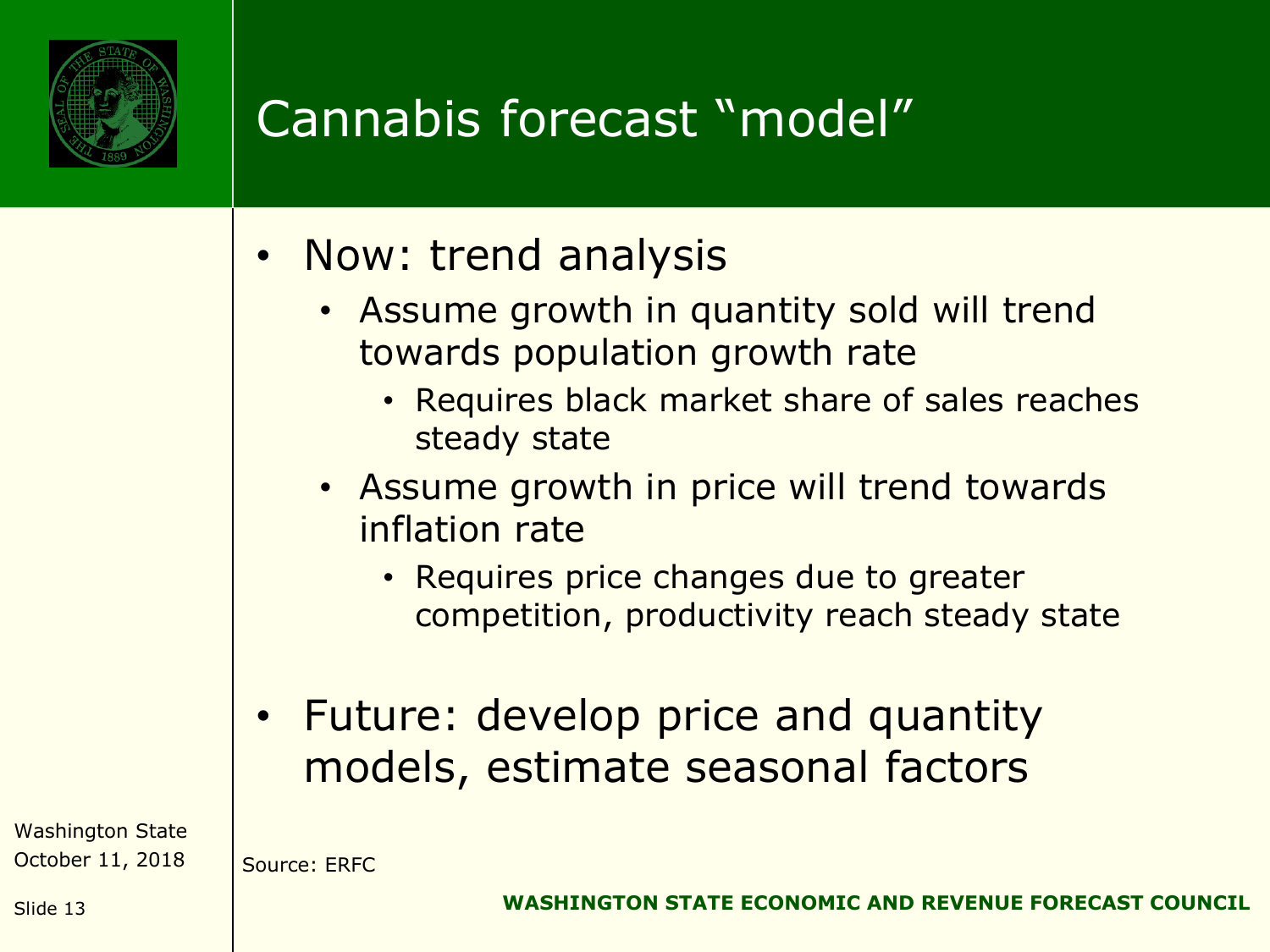

## The rapid growth in cannabis revenue is likely over



Washington State October 11, 2018

Slide 14 **WASHINGTON STATE ECONOMIC AND REVENUE FORECAST COUNCIL**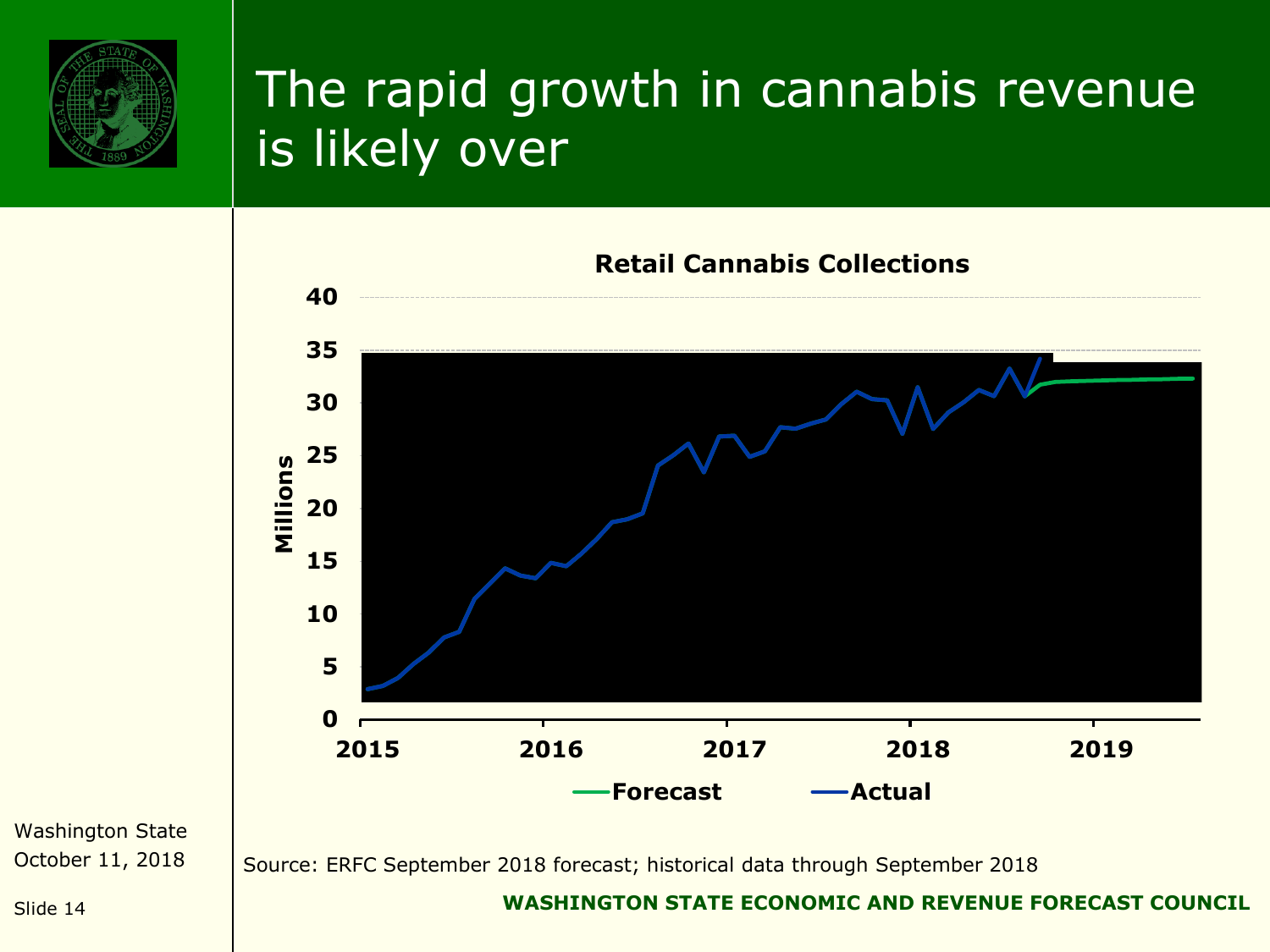

#### Distribution of cannabis revenues

| <b>Total, cannabis revenues</b><br>$2017 - 19$ biennium (\$ M) | \$748.8 |
|----------------------------------------------------------------|---------|
| LCB - administration                                           | \$21.0  |
| Substance abuse, mental<br>health, community health<br>centers | \$91.6  |
| <b>Cannabis education</b>                                      | \$19.5  |
| UW/WSU research                                                | \$0.7   |
| <b>Basic Health Plan/Medicaid</b>                              | \$360.2 |
| <b>Dropout prevention</b>                                      | \$1.0   |
| Other (drug enforcement,<br>surveys, research, etc.)           | \$7.3   |
| <b>General Fund</b>                                            | \$247.3 |

Washington State October 11, 2018

Source: ERFC Sept. 2018 forecast, ESSB 6032 2017-19 supplemental operating budget

#### Slide 15 **WASHINGTON STATE ECONOMIC AND REVENUE FORECAST COUNCIL**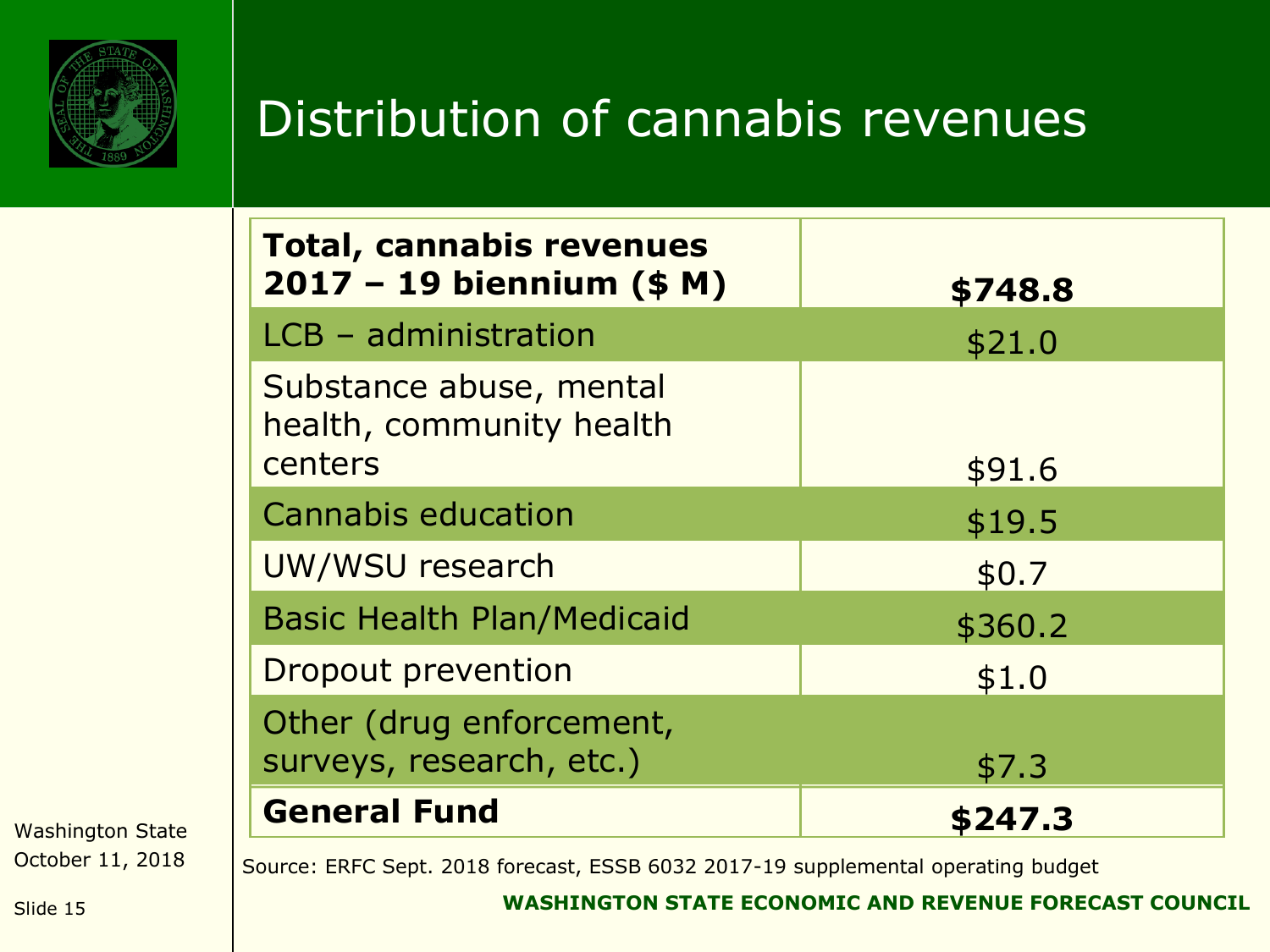

#### Cannabis excise tax and license fee estimates

| <b>Total change</b><br>since June<br>forecast:                                                  | \$Millions                                                                  | <b>Cannabis Forecast</b> |                  |                                                               |  |
|-------------------------------------------------------------------------------------------------|-----------------------------------------------------------------------------|--------------------------|------------------|---------------------------------------------------------------|--|
| $\cdot$ 2017-19<br>$+$ \$0.1 M<br>$\cdot$ 2019-21<br>$-50.2$ M<br>$\cdot$ 2021-23<br>$-$ \$4.0M | GF-S share of excise<br>tax and license fees                                | <u>2017-19</u><br>\$247  | 2019-21<br>\$268 | 2021-23<br>\$317                                              |  |
|                                                                                                 | Non-GF<br><b>Total</b>                                                      | \$501<br>\$749           | \$530<br>\$798   | \$530<br>\$847                                                |  |
| <b>Washington State</b><br>October 11, 2018<br>Slide 16                                         | * Detail may not add to total due to rounding; ERFC September 2018 forecast |                          |                  | <b>WASHINGTON STATE ECONOMIC AND REVENUE FORECAST COUNCIL</b> |  |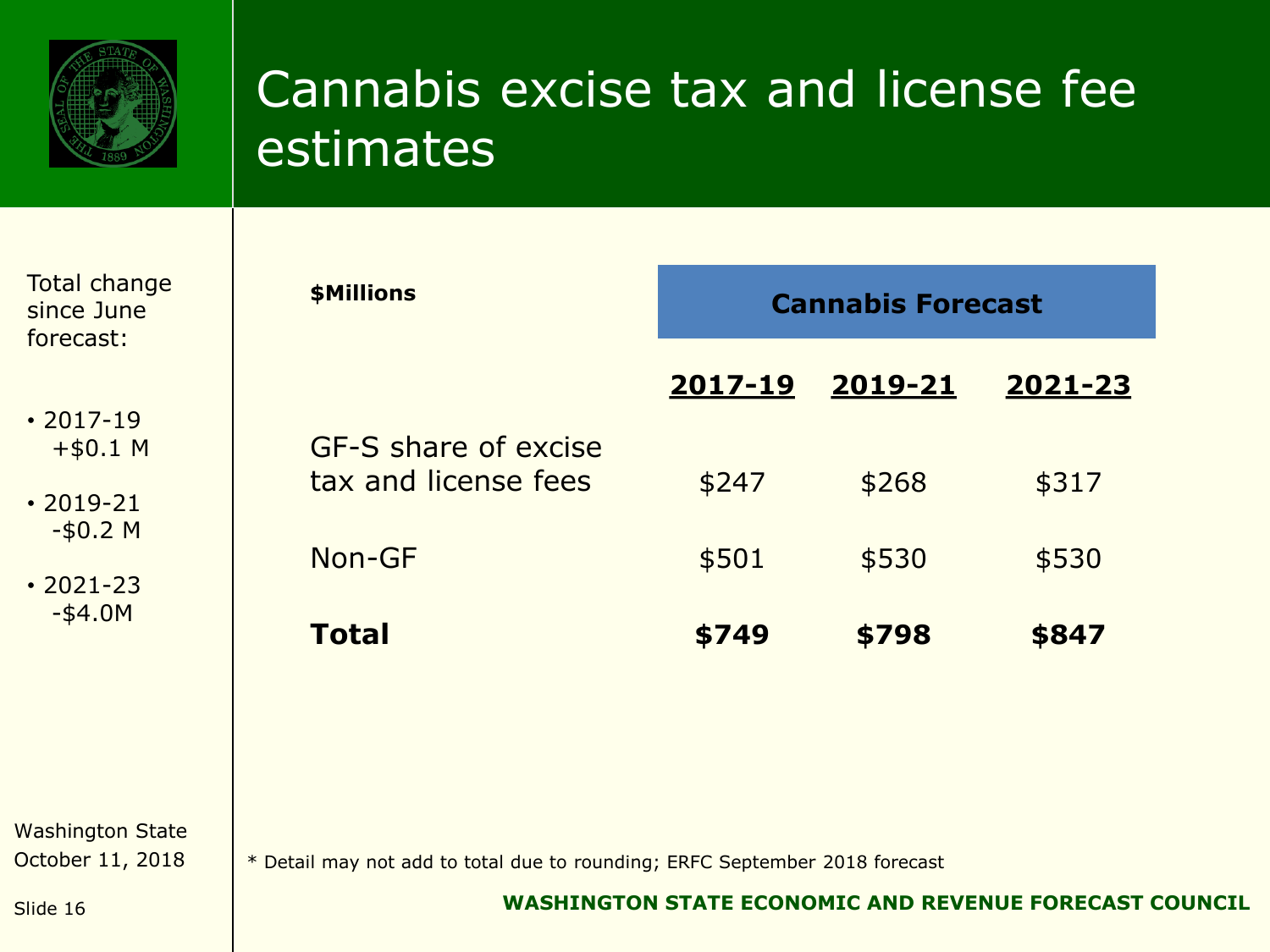

## General Fund-State plus Cannabis Revenue, 2017-19 biennium

Washington State October 11, 2018 Slide 17 **WASHINGTON STATE ECONOMIC AND REVENUE FORECAST COUNCIL \$21.3 \$8.5 \$5.0 \$2.1 \$0.8 \$6.4 \$ billions Retail Sales (state)** Business & Occupations Property Tax (state) Real Estate Excise  $\blacksquare$  Cannabis  $\blacksquare$  All other Source: ERFC Sept. 2018 forecast "All other" includes revenue sources such as public utility, liquor, cigarette taxes